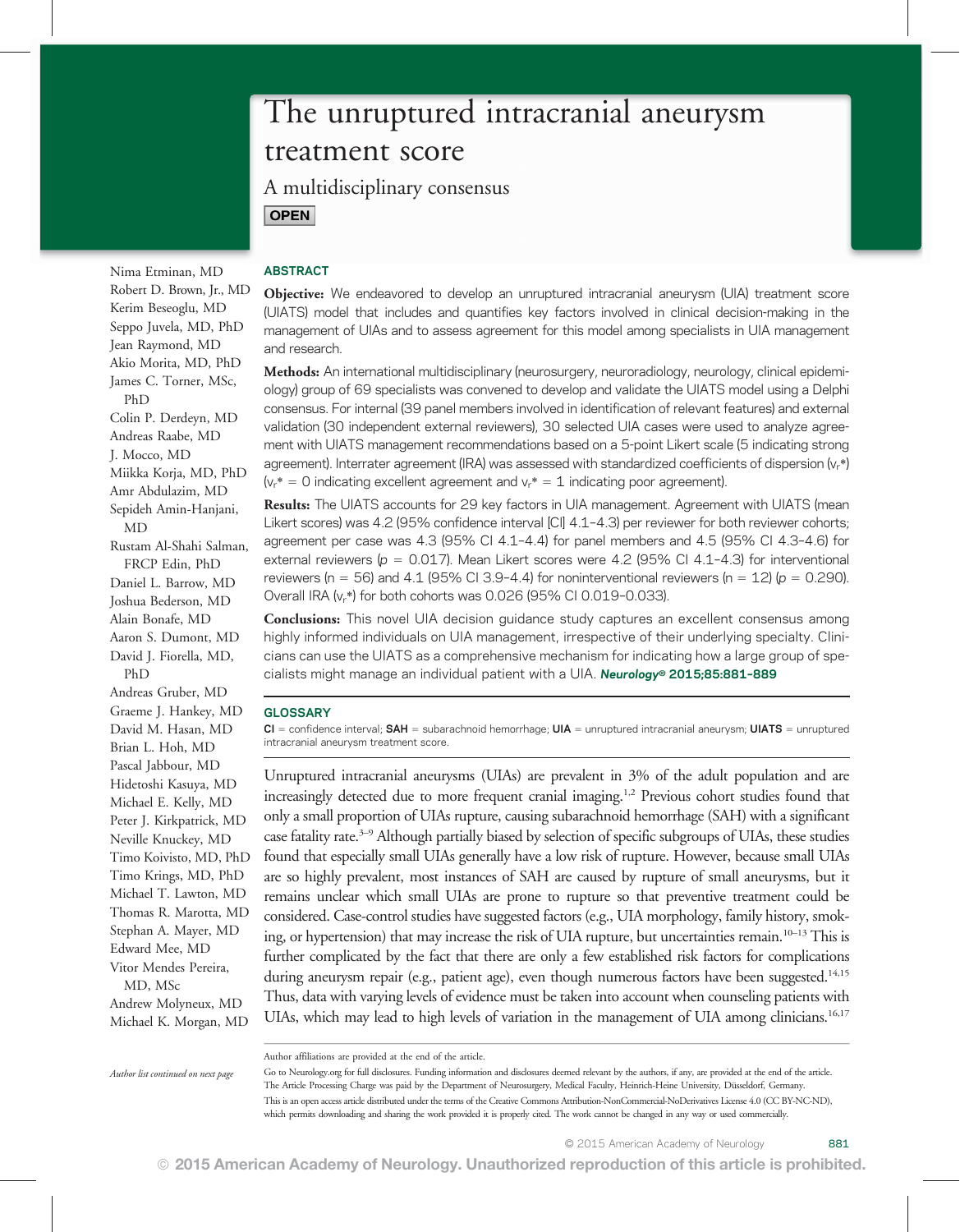Kentaro Mori, MD, PhD Yuichi Murayama, MD Shinji Nagahiro, MD Naoki Nakayama, MD, DMSc Mika Niemelä, MD, PhD Christopher S. Ogilvy, MD Laurent Pierot, MD Alejandro A. Rabinstein, MD Yvo B.W.E.M. Roos, MD Jaakko Rinne, MD, PhD Robert H. Rosenwasser, MD Antti Ronkainen, MD, PhD Karl Schaller, MD Volker Seifert, MD Robert A. Solomon, MD Julian Spears, MD Hans-Jakob Steiger, MD Mervyn D.I. Vergouwen, MD, PhD Isabel Wanke, MD Marieke J.H. Wermer, MD George K.C. Wong, MD John H. Wong, MD, MSc Gregory J. Zipfel, MD E. Sander Connolly, Jr., MD Helmuth Steinmetz, MD Giuseppe Lanzino, MD Alberto Pasqualin, MD Daniel Rüfenacht, MD Peter Vajkoczy, MD Cameron McDougall, MD Daniel Hänggi, MD Peter LeRoux, MD Gabriel J.E. Rinkel, MD R. Loch Macdonald, MD, PhD

Correspondence to Dr. Etminan: [etminan@uni-duesseldorf.de](mailto:etminan@uni-duesseldorf.de)

#### Editorial page 844

#### Supplemental data at [www.neurology.org](http://neurology.org/lookup/doi/10.1212/WNL.0000000000001891)

Our aim was to (1) develop a UIA treatment score (UIATS) that explicitly summarizes and quantifies recently reported consensus data on factors UIA specialists consider for appropriate management of UIAs, and (2) assess agreement with management recommendations based on the UIATS among specialists who were and were not involved in its development.<sup>18</sup>

METHODS Delphi consensus. A multidisciplinary group of 69 cerebrovascular specialists consisting of 43 neurosurgeons (11 of whom were trained in both neurosurgical and endovascular aneurysm repair), 14 interventional neuroradiologists, 11 neurologists, and 1 clinical epidemiologist was convened to participate in a Delphi consensus on contemporary UIA management (figure 1 and figure e-1 on the Neurology® Web site at [Neurology.org\)](http://neurology.org/lookup/doi/10.1212/WNL.0000000000001891). The data from the first 4 rounds of the 7-step Delphi consensus process derived from Web-based surveys (SurveyMonkey, Palo Alto, CA) and identified and rated the most relevant features used to assess and manage UIAs.18 These data were used to develop and then to validate the UIATS model in rounds 5–7. The consensus group consisted of 2 cohorts: 39 of the 69 specialists (panel members) participated in the first 6 rounds to develop and validate the scoring model, whereas the remaining 30 specialists (external reviewers) who did not participate in the development of the scoring model reviewed the cases and UIATS-derived management recommendations for external validation. The characteristics of the 39 panel members have been previously reported.18 The 30 external reviewers consisted of 16 neurosurgeons (7 of whom had dual training in endovascular and surgical aneurysm repair), 7 interventional neuroradiologists, and 7 neurologists. Two authors (N.E. and K.B.) who did not participate in the Delphi process designed the survey rounds, compiled the representative cases, and developed the UIATS with input from selected panel members. Definitions (see below) and preferred categories (e.g., for aneurysm size and patient age range) to estimate relevance for risk of UIA rupture or treatment were determined based on mean frequencies of agreement for results in rounds 2, 3, and 6. A participant frequency of more than 70% was considered sufficient to complete a round or to accept a definition or category.

The development and validation of the UIATS model are described in the e-Methods section (tables e-1 and e-2).

Definitions. The UIATS model does not apply to any nonsaccular aneurysms such as infective, traumatic, fusiform, or dissecting aneurysms; flow-related aneurysms associated with arteriovenous malformations; the rare saccular aneurysms associated with specific diseases/entities (e.g., collagen disorders, dwarfism, moyamoya syndrome); and aneurysms in patients younger than 18 years, since such aneurysms are rare, may have a distinct natural history, and may markedly alter the complexity of the score. The following definitions for individual items are presented in order of appearance in the UIATS model.

Patient domain. Familial aneurysms were considered to be present in families in which 2 or more first-degree relatives were diagnosed with a UIA or SAH previously.19 Current cigarette smoking was defined as a risk factor for adults who had smoked 100 cigarettes in their lifetime and smoked cigarettes every day (daily) or some days (nondaily) at the time of clinical presentation.<sup>20</sup> Hypertension, whether treated or untreated, was defined as systolic blood pressure greater than 140 mm Hg and/or diastolic blood pressure greater than 90 mm Hg.<sup>21</sup> Current drug or alcohol use was defined as a risk factor in those with recent (within 1 year of clinical presentation) cocaine or amphetamine exposure or heavy alcohol consumption (>300 g ethanol weekly). Clinical or radiologic signs of mass effect were defined as any symptoms or findings indicative of a global or focal space-occupying effect from a UIA, such as progressive headaches without SAH, nausea, vomiting, focal neurologic or radiologic findings (midline shift and/or herniation, edema, and cranial nerve compression). Cranial nerve deficits were defined as any neurologic deficits from compression of a cranial nerve, e.g., visual disturbances, oculomotor dysfunction for anterior circulation UIAs, and/or lower cranial nerve deficits (IX, X, or XI) for posterior circulation UIAs. Chronic or malignant disease was defined as any cardiovascular, pulmonary, renal, gastrointestinal, musculoskeletal, or CNS disorder of nonmalignant or malignant etiology that impaired the patient's life expectancy. Neurocognitive disorders were defined as Alzheimer disease or other etiologies for dementia that result in impairment of the patient's ability to live alone. Concomitant coagulopathies were defined as hemophilia and von Willebrand disease. Concomitant thrombophilic diseases were defined as factor V Leiden mutation, antiphospholipid antibody syndrome, antithrombin III deficiency, or protein C/S deficiency. Psychiatric disorders were defined as clinical depression, bipolar affective disorder, schizoaffective disorder, or obsessive-compulsive disorder resulting in impairment of the patient's ability to live alone.

Aneurysm domain. Aneurysm size was defined as the greatest aneurysm diameter, measured using 3-dimensional reconstruction of the catheter angiograms. Aneurysm lobulation was defined as irregular daughter sac–like protrusion(s) of the aneurysm wall on the 3-dimensional angiographic reconstruction images. Aspect ratio was defined as the ratio of aneurysm dome dimension and neck width.13 Size ratio was defined as largest aneurysm diameter divided by parent artery diameter.<sup>22</sup>

Treatment domain. In addition to all measures listed under conservative management, treatment (aneurysm repair) was defined as any type of surgical or endovascular repair of a UIA. Conservative management was defined as clinical and/or radiologic follow-up and any medical treatment (e.g., for hypertension or epilepsy) or modification of lifestyle risk factors (e.g., cessation of smoking, cessation of alcohol or drug consumption). In case of effective normalization of hypertension or effective cessation of lifestyle risk factors for at least 1 year at follow-up, such risk factors do not need to be further considered at the subsequent evaluation using the UIATS. A complex aneurysm was defined as an aneurysm of any size that also had any of the following features: wide neck (greater than the diameter of the parent artery), significant lobulations, calcifications, intraaneurysm thrombus, proximal vessel tortuosity/stenosis, branch artery incorporated into the neck or aneurysm sac, and very small aneurysm diameter  $( $3$  mm).$ 

Statistical analysis. Wherever relevant, significance was accepted at the level of  $p < 0.05$ . A Wilcoxon signed-rank test for related samples was used to compare agreement in round 5 with agreement in round 6 to identify relevant changes in agreement following adjustment of the UIATS after round 5. Significant differences in the agreement with the UIATS between the panel members and the external reviewers per case, per reviewer, and by specialty (interventional [neurosurgery, interventional neuroradiology, or both] vs noninterventional [neurology or clinical epidemiology]) were then identified using the Mann-Whitney U test based on mean Likert scores. Means and 95% confidence intervals (CIs) were chosen instead of medians to illustrate variability in agreement per case, per reviewer, and by specialty. Standardized quartile coefficients of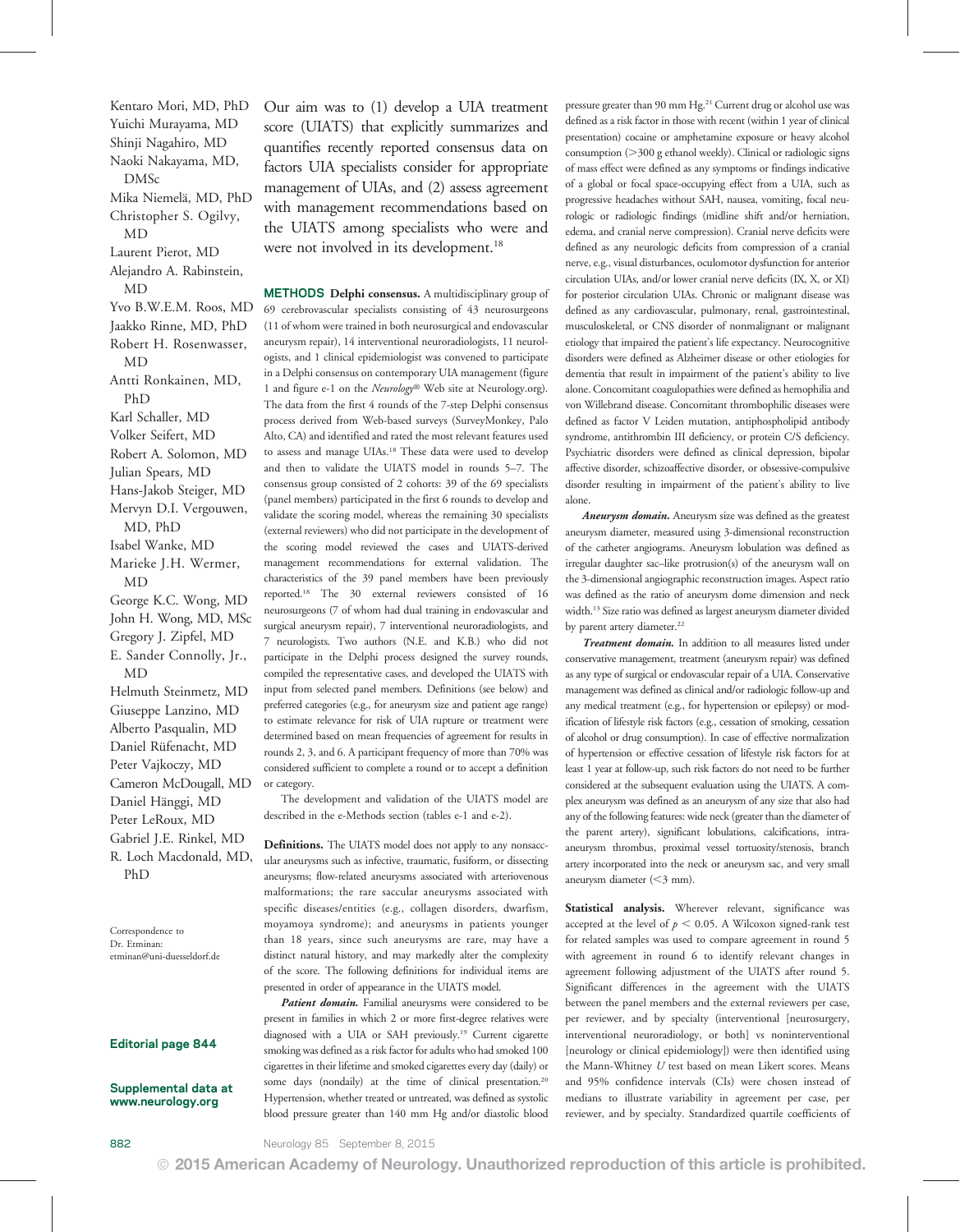Recruitment of 39 CV specialists (panel members)



Participant frequencies for each round are given in parentheses. The panel member group consisted of 28 neurosurgeons (5 of whom were dually trained in endovascular and microsurgical aneurysm repair), 7 interventional neuroradiologists, 3 neurologists, and 1 clinical epidemiologist. The external reviewer group consisted of 15 neurosurgeons (7 of whom were dually trained in endovascular and microsurgical aneurysm repair), 7 interventional neuroradiologists, and 8 neurologists. CV =  $c$ erebrovascular; UIATS = unruptured intracranial aneurysm treatment score.

dispersion  $(v_r^*)$  were calculated to determine the degree of interrater agreement for every case.<sup>18</sup>  $v_r^*$  Values approaching 0 correspond to a high degree of interrater agreement, whereas v<sub>r</sub>\* values approaching 1 correspond to a low degree of interrater agreement. The Pearson' product-moment correlation coefficient was calculated to analyze the potential association between the level of agreement among panel members or external reviewers and the score magnitude. The score magnitude, defined as the absolute difference between the UIATS numerical values supporting "aneurysm repair" and "conservative management" for each case (a small score magnitude suggests a less definitive UIATS recommendation), was used to analyze the relation of the strength of a UIATS-derived recommendation and the level of agreement among the reviewers.

RESULTS The study flow and participant frequencies during the Delphi consensus process are given in figure 1. The UIATS model was developed based on the data from rounds 1–4 in 3 domains (patient-, aneurysm-, and treatment-related), comprising 13 different categories and 29 different features (figure 2).

The applicability of the preliminary UIATS model was initially tested in round 5. Mean agreement with UIATS-derived recommendations based on Likert scores (5 indicating strong agreement and 1 indicating strong disagreement) was 3.7 (95% CI 3.6–3.8) per panel member and 3.7 (95% CI 3.3–4.1) per case. After adjustment of the UIATS for age and aneurysm size, mean agreement with treatment recommendations based on the final UIATS model per reviewer was 4.2 (95% CI 4.1–4.3) for the panel members  $(p < 0.001$  compared to round 5) and 4.2 (95% CI 4.1–4.3) for the external reviewers. Mean agreement per case was 4.3 (95% CI 4.1–4.4) for panel members  $(p < 0.01$  compared to round 5) and 4.5 (95% CI 4.3–4.6) for external reviewers (figure 3A). Agreement per case was higher among external reviewers than among panel members ( $p = 0.017$ , Mann-Whitney U test). Dichotomized overall agreement (agree vs disagree) with treatment recommendations based on the

Neurology 85 September 8, 2015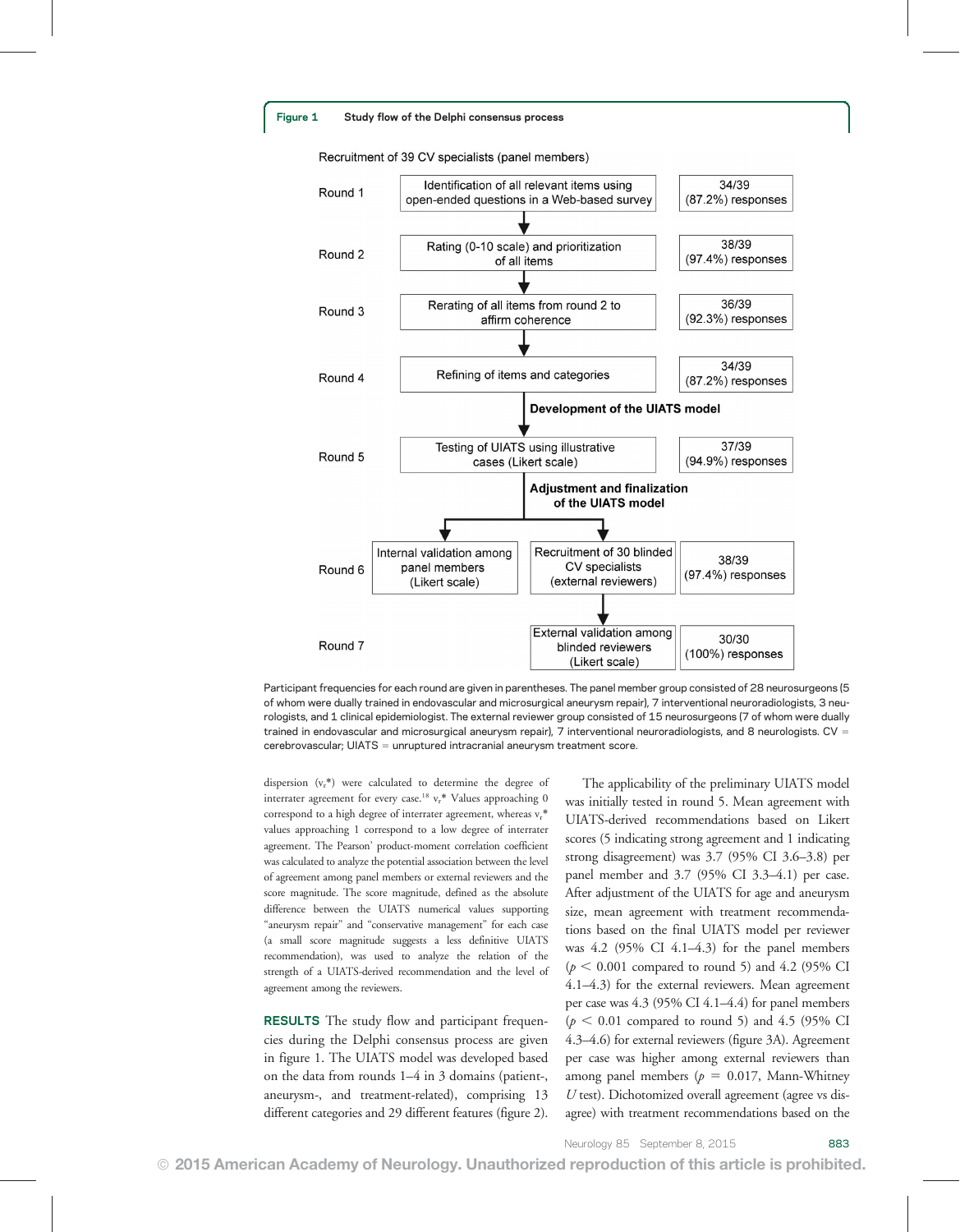### Figure 2 The unruptured intracranial aneurysm treatment score

The unruptured intracranial aneurysm treatment score (UIATS) model includes and quantifies the key factors for clinical decision-making in the management of unruptured intracranial aneurysms (UIAs), developed based on relevance rating data from Delphi consensus rounds 1–4.18 To calculate a management recommendation for a UIA, the number of points corresponding to each patient-, aneurysm-, or treatment-related feature on both management columns of the scoring form ("in favor of UIA repair" and "in favor of UIA conservative management") are added up. This will lead to 2 numerical values, 1 favoring aneurysm repair (surgical or endovascular), and 1 favoring conservative management. The definitions for each category and factor are found in the Methods section. For cases with a score difference of 3 points or more, the direction, i.e., the difference between the calculated numerical values on each side of the recommendation columns, will suggest an individual management recommendation (i.e., aneurysm repair or conservative management). For cases that have similar aneurysm treatment and conservative management scores  $(\pm 2$  point difference or less), the recommendation is "not definitive" and either management approach could be supported, as additional factors apart from those used in the development of UIATS may be considered in making a final decision regarding the management recommendation and long-term follow-up. For cases with multiple aneurysms, every aneurysm must be evaluated separately, which will then also result in separate recommendations for each aneurysm. \*The minimal interventionrelated risk is always added as a constant factor (5 points).  $AComA =$  anterior communicating artery;  $BasA = basilar$ artery;  $BP = blood pressure;$  $multiple = multiple selection$ category;  $PComA = poste$ rior communicating artery;  $SAH = subarachnoid$  hemor $r$ hage; single = single selection category.

|                | Age (single)                                                            | < 40 years                                                                                                                                                                                                                                                                                                   | 4                                                                                                                  |        |  |
|----------------|-------------------------------------------------------------------------|--------------------------------------------------------------------------------------------------------------------------------------------------------------------------------------------------------------------------------------------------------------------------------------------------------------|--------------------------------------------------------------------------------------------------------------------|--------|--|
|                |                                                                         | 40-60 years                                                                                                                                                                                                                                                                                                  | 3                                                                                                                  |        |  |
|                |                                                                         | 61-70 years<br>71-80 years                                                                                                                                                                                                                                                                                   | $\overline{2}$<br>1                                                                                                |        |  |
|                |                                                                         | > 80 years                                                                                                                                                                                                                                                                                                   | $\Omega$                                                                                                           |        |  |
| lllelle        | <b>Risk factor incidence</b><br>(multiple)                              | Previous SAH from a different aneurysm<br>Familial intracranial aneurysms or SAH<br>Japanese, Finnish, Inuit ethnicity<br>Current cigarette smoking<br>Hypertension (systolic $BP > 140$ mm Hg)<br>Autosomal-polycystic kidney disease<br>Current drug abuse (cocaine, amphetamine)<br>Current alcohol abuse | $\overline{4}$<br>3<br>$\overline{2}$<br>3<br>$\overline{2}$<br>$\overline{2}$<br>$\overline{2}$<br>$\overline{1}$ |        |  |
|                | <b>Clinical Symptoms related to</b><br><b>UIA</b> (multiple)            | Cranial nerve deficit<br>Clinical or radiological mass effect<br>Thromboembolic events from the aneurysm<br>Epilepsy                                                                                                                                                                                         | $\overline{\mathcal{L}}$<br>$\overline{4}$<br>3<br>$\mathbf{1}$                                                    |        |  |
|                | Other<br>(multiple)                                                     | Reduced quality of life due to fear of rupture<br>Aneurysm multiplicity                                                                                                                                                                                                                                      | $\overline{\mathbf{c}}$<br>$\overline{1}$                                                                          |        |  |
|                | Life expectancy due to<br>chronic and/or malignant<br>Diseases (single) | $< 5$ years<br>$5 - 10$ years<br>> 10 years                                                                                                                                                                                                                                                                  | 4<br>3<br>$\mathbf{1}$                                                                                             |        |  |
|                | <b>Comorbid disease</b><br>(multiple)                                   | Neurocognitive disorder<br>Coagulopathies, thrombophilic diseases<br>Psychiatric disorder                                                                                                                                                                                                                    | 3<br>$\overline{2}$<br>$\overline{2}$                                                                              | ب<br>ص |  |
|                | <b>Maximum diameter</b><br>(single)                                     | $\leq$ 3.9 mm<br>4.0-6.9 mm<br>7.0-12.9 mm<br>13.0-24.9 mm<br>$\geq$ 25 mm                                                                                                                                                                                                                                   | 0<br>1<br>$\overline{2}$<br>3<br>4                                                                                 |        |  |
| <b>IRAINAI</b> | <b>Morphology</b><br>(multiple)                                         | Irregularity or lobulation<br>Size ratio > 3 or aspect ratio > 1.6                                                                                                                                                                                                                                           | 3<br>$\mathbf{1}$                                                                                                  |        |  |
|                | <b>Location</b><br>(single)                                             | <b>BasA bifurcation</b><br>Vertebral/basilar artery<br><b>AcomA or PcomA</b>                                                                                                                                                                                                                                 | 5<br>4<br>$\overline{2}$                                                                                           |        |  |
|                | Other<br>(multiple)                                                     | Aneurysm growth on serial imaging<br>Aneurysm de novo formation on serial imaging<br>Contralateral stenoocclusive vessel disease                                                                                                                                                                             | 4<br>3<br>$\overline{1}$                                                                                           |        |  |
|                | Age-related risk<br>(single)                                            | < 40 years<br>41-60 years<br>61-70 years<br>71-80 years<br>> 80 years                                                                                                                                                                                                                                        | 0<br>$\mathbf{1}$<br>3<br>4<br>5                                                                                   |        |  |
| ı rəarınaən    | Aneurysm size-related risk<br>(single)                                  | $< 6.0$ mm<br>6.0-10.0 mm<br>10.1-20.0 mm<br>$> 20$ mm                                                                                                                                                                                                                                                       | 0<br>$\mathbf{1}$<br>3<br>5                                                                                        |        |  |
|                | Aneurysm complexity-related High<br>risk                                | Low                                                                                                                                                                                                                                                                                                          | 3<br>0                                                                                                             | OO     |  |
|                | Intervention-related risk                                               | Constant*                                                                                                                                                                                                                                                                                                    |                                                                                                                    |        |  |
|                |                                                                         |                                                                                                                                                                                                                                                                                                              |                                                                                                                    |        |  |

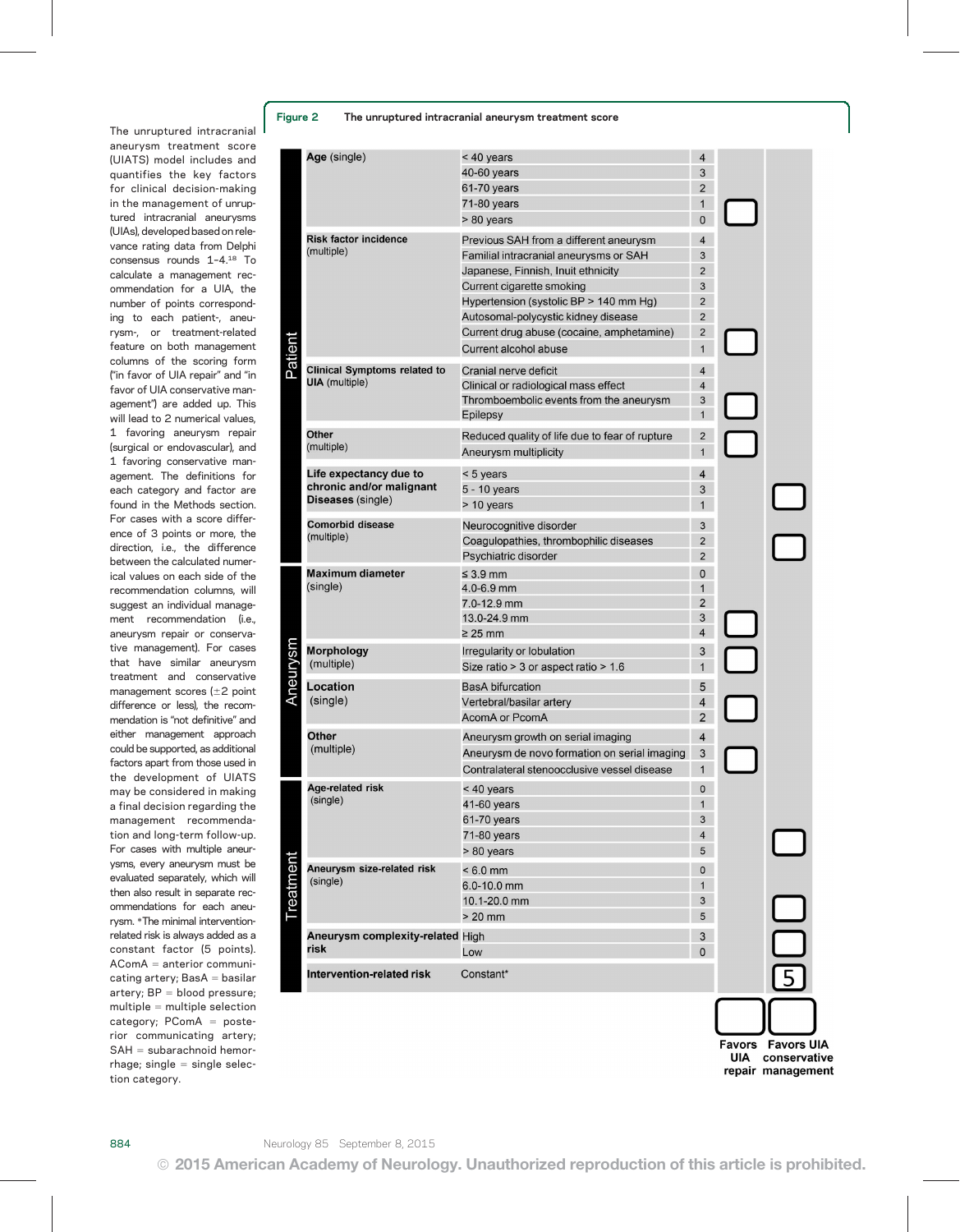

(A) Agreement with unruptured intracranial aneurysm treatment score (UIATS)-derived recommendations per case and per rater. Means for Likert scores (y-axis) are illustrated for each case (dots) and for each rater (circles) among panel members and the blinded external reviewers (x-axis). A Likert score of 5 indicates strong agreement; 4 indicates agreement; 3 indicates neutrality; 2 indicates disagreement; and 1 indicates strong disagreement. Since means for Likert scores did not fall below a score of 3, the y-axis scale does not show disagreement and strong disagreement. Compared to agreement of panel members with UIATS-derived treatment recommendations for each case, the mean Likert score (y-axis) was significantly higher among the external reviewers, who were completely blinded to the score raw data and the survey development and design (\*indicates  $p = 0.017$ ). (B) Correlation of Likert scores and UIATS characteristics. The level of agreement (y-axis) between panel members and external reviewers was correlated (Pearson product-moment) with the UIATS differences between aneurysm repair and conservative management for every UIATS treatment recommendation (x-axis). The score magnitude correlated significantly with agreement among the reviewers, independently for panel members  $(r^2 = 0.323, p = 0.002$ ; solid line) and external reviewers  $(r^2 = 0.399, p < 0.001$ ; dotted line).

UIATS was 95% among panel members and 94% among external reviewers. Interrater agreement per case was high for both reviewers' cohorts ( $v_r^* = 0.023, 95\%$ CI 0.018–0.027 for panel members;  $v_r^* = 0.028, 95\%$ CI 0.022–0.034 for external reviewers). Despite an

unbalanced distribution of specialties among the consensus group, there was no difference ( $p =$ 0.290, Mann-Whitney  $U$  test) in mean Likert scores per reviewer between interventional (4.2, 95% CI 4.1–4.3 for neurosurgery, interventional neuroradiology, or both,  $n = 56$ ) and noninterventional (4.1, 95% CI 3.9–4.4 for neurology and clinical epidemiology,  $n = 12$ ) specialties or between individual specialties ( $p = 0.325$ , Mann-Whitney U test). There was a distinct correlation between the score magnitude of the recommendation (difference in points for interventional and conservative management) and the level of agreement, suggesting that the clearer the recommendation of the UIATS, the higher the level of agreement among the reviewers (figure 3B). A representative set of UIATS examples and corresponding UIATS recommendations resulting in the highest and lowest overall agreement are illustrated in figures 4 and 5, respectively.

DISCUSSION The key finding of our consensus project among a large and diverse group of multidisciplinary cerebrovascular specialists is that we were able to develop a comprehensive scoring model for management recommendations for UIAs. Importantly, this model is in high agreement with current UIA decision-making in a selected UIA patient population, evidenced by the high agreement and interrater agreement with UIATSderived recommendations among the specialist group. The level of agreement with management recommendations based on the UIATS model is independent from the underlying professional background of the specialists, i.e., interventional or noninterventional, and is even higher among specialists who were not involved in the development of the scoring model.

The UIATS is neither a prognostic study nor a predictive model for UIA rupture, as it is derived from consensus on contemporary practice of UIA management among cerebrovascular specialists using the Delphi method and only indirectly from published data. In that sense it differs from the recently developed PHASES score, a model based on prospectively collected data from 6 cohort studies on risk of UIA rupture that provides absolute risks of rupture for the initial 5 years after aneurysm detection using 6 easily retrievable baseline characteristics (patient geographical location and age, aneurysm size and location, presence of arterial hypertension, and previous SAH from a different aneurysm).<sup>23</sup> However, some subgroups in the PHASES score were underrepresented, such as patients with familial aneurysms, or may have been underrepresented, such as young smokers. Thus, the score may not apply to all patients. Also, the score holds true for only the initial 5 years after UIA detection because of limited long-term

Neurology 85 September 8, 2015 885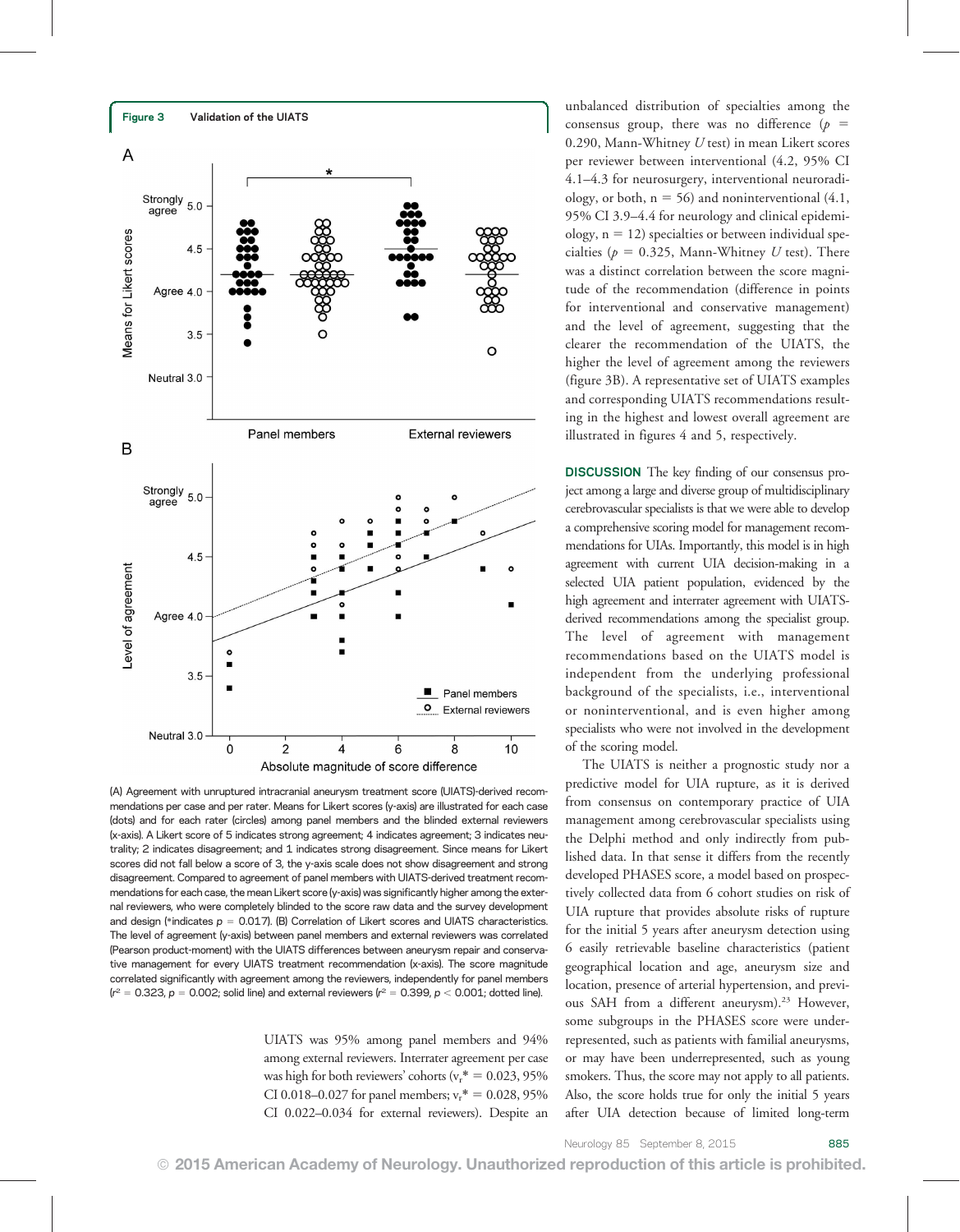Figure 4 UIATS case recommendation resulting in the highest agreement among the internal and external reviewer cohorts



Corresponding scores in accordance with unruptured intracranial aneurysm treatment score (UIATS) features are given in parentheses. A catheter angiogram of a 47-year-old woman (3 points favoring treatment for patient age 41–60 years) who previously underwent cranial MRI for chronic headaches with (A) posterior-anterior and (B) lateral projection as well as (C) posterior-anterior and (D) lateral 3-dimensional reconstructions is shown. This incidental irregularly shaped (3 points favoring treatment for irregular morphology) anterior communicating artery aneurysm (arrow, 2 points favoring treatment for aneurysm location) had a maximum diameter of 7.6 mm (2 points favoring treatment for aneurysm diameter) with a neck diameter of 3.5 mm. Aspect and size ratios were calculated to be 2.1 and 3.8, respectively (1 point favoring treatment for aspect or size ratio greater than 1.6 or 3.0, respectively). Her medical history included arterial hypertension (2 points favoring treatment for risk factor hypertension) but no other chronic comorbidities. The resulting scoring based on the UIATS was 13 points in favor of aneurysm repair and 7 points in favor of conservative management (1 point for patient age 41–60 years, 1 point for aneurysm size 6–10 mm, and 5 points for the constant intervention-related risk). The resulting UIATS recommendation was "aneurysm repair." Overall agreement with this UIATS recommendation was 4.73 (95% confidence interval 4.62–4.85) for both reviewer cohorts.

follow-up data, and many patients have a predicted life expectancy of more than 5 years. Moreover, several aneurysm characteristics found or suggested to be risk factors for rupture in case-control studies could not be included in the PHASES score. Finally, the PHASES score was developed to predict the risk of rupture, whereas when a clinician recommends repair of a UIA, the risk of intervention must also be taken into account, which is not done in the PHASES score. Thus, many uncertainties due to varying levels of evidence remain, which have to be accounted for in clinical practice when consulting patients with UIAs.

The UIATS model was designed to address these uncertainties and thus to potentially harmonize the

high level of variation among clinicians about the individual management of patients with UIA. The UIATS was developed partially based on data but also using consensus among specialists in the field. The merit of this model is that it accounts for many different factors that often influence clinical decisions but that were not well studied in previous observational studies, e.g., young age or long life expectancy, coexistent modifiable or nonmodifiable risk factors, coexistent morbidities, morphologic UIA features, or relevance of clinical symptoms related to UIAs.<sup>5,10,11,13,24,25</sup> Admittedly, the UIATS model requires more baseline characteristics, than the PHASES score, which makes its application slightly more time consuming. However, our results highlight that specialists in UIA research and treatment account for these factors in their decisionmaking and that these specialists have a high level of agreement about how to handle these factors for which data are currently incomplete or lacking. We used the Delphi method to scientifically obtain consensus and subsequently to systematically categorize potential factors for contemporary decision-making on the appropriate management of UIAs. Studies from other medical fields have used the Delphi method to systematically reach consensus or develop treatment scores on similar controversial or complex subjects among professionally and/or geographically dispersed specialists.26–<sup>28</sup> We emphasize that data derived from consensus among specialists cannot replace evidence but rather can complement it, specifically in areas where there is uncertainty. If more observational data become available and predictors for aneurysm rupture and treatment complications become more sophisticated, the UIATS model could be adjusted. However, until such data become available, our proposed scoring model constitutes an organized and objective means of capturing the best consensus possible on UIA management as a complement to existing UIA rupture risk prediction models.

Our study has several limitations. Although we included a wide variety of multidisciplinary specialists from various predominantly high-income Western countries with different health care systems, we cannot claim that this "population" of specialists is representative of the general "community of UIA specialists or experts," if such a group could be defined. Second, one important premise in the construction of the UIATS is that the management of UIAs constitutes a comparison between the risk of rupture vs the risks of treatment in that particular patient. Some have argued that these 2 "quantities," one being a risk event rate and the other being a onetime risk, cannot validly be compared.<sup>29</sup> However, in daily practice, this is what clinicians do, i.e., compare the risk of aneurysm rupture with the risk of prophylactic aneurysm repair. Third, we used a binary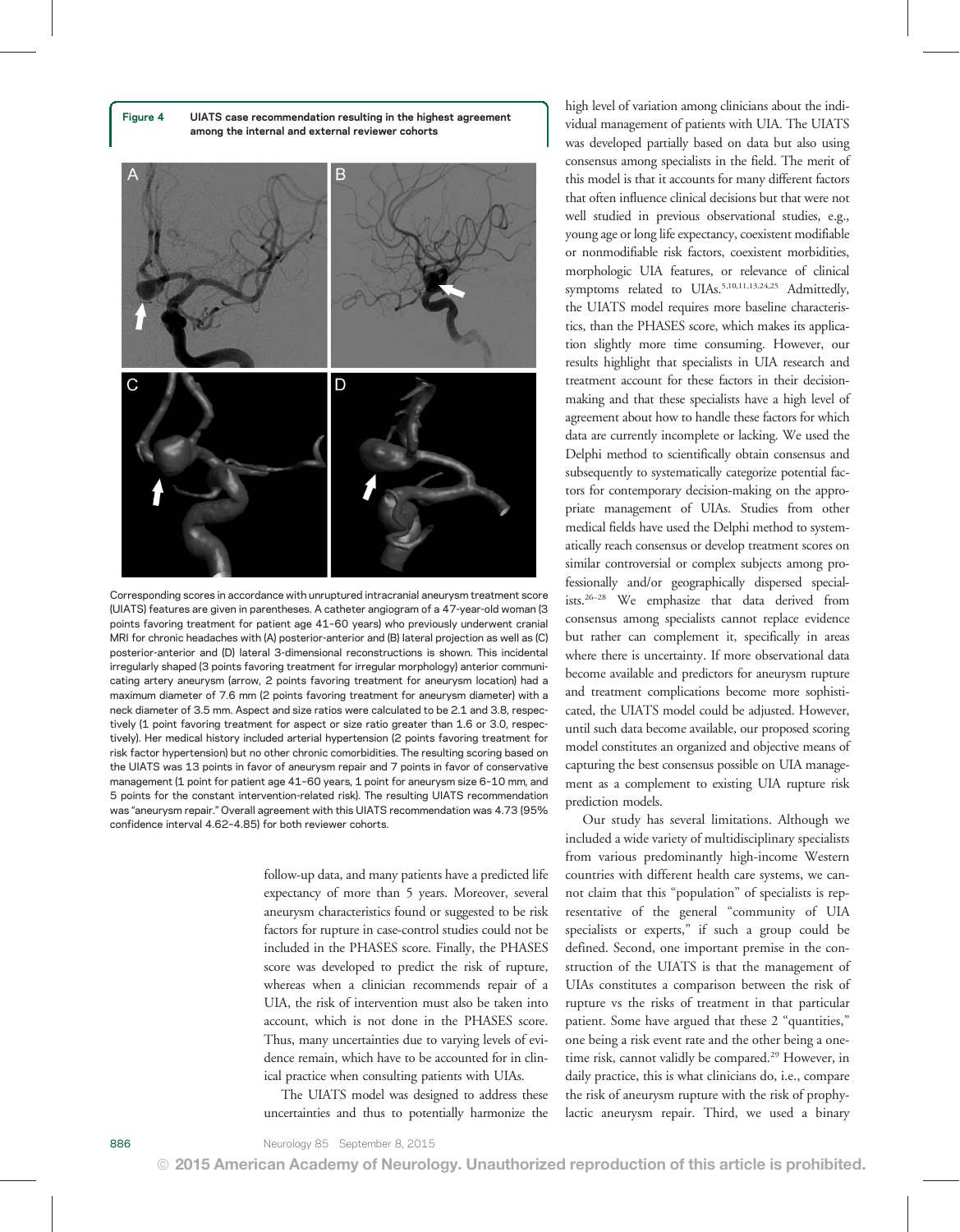Figure 5 UIATS case recommendation resulting in the lowest agreement among the internal and external reviewer cohorts



Corresponding scores in accordance with unruptured intracranial aneurysm treatment score (UIATS) features are given in parentheses. A catheter angiogram of a 25-year-old woman (4 points favoring treatment for patient age younger than 40 years) who previously underwent MRI for persistent headaches, vertigo, and occasional bitemporal vision disturbances (due to a migraine aura) with (A) posterior-anterior and (B) lateral projection as well as (C) posterior-anterior and (D) lateral 3-dimensional reconstructions is shown. This left-sided widenecked paraophthalmic internal carotid artery aneurysm had a maximum diameter of 3 mm with a neck diameter of 2.7 mm (3 points favoring conservative management for aneurysm complexity due to wide neck). The patient did not report any additional risk factors or comorbidities in her past medical history. The resulting scores based on the UIATS were 4 points in favor of aneurysm repair and 8 points (including 5 points favoring conservative management for the constant intervention-related risk) in favor of conservative management. The resulting UIATS recommendation was "conservative management." Overall agreement with this UIATS recommendation was 3.7 (95% confidence interval 3.44–3.96) for both reviewer cohorts.

decision scenario (treat or not treat) rather than making distinctions between different possible treatment modalities, mainly to propose a unifying scoring model that would not divide the specialist group. Fourth, we used pooled data from meta-analyses to incorporate treatment risk percentages into our model. However, given the lack of more robust data on risk factors for UIA treatment complications, it is unclear whether the individual treatment risk in a patient with a UIA may be distinctly lower or higher depending on the surgeon's or interventionalist's experience, the treatment modality, and the aneurysm complexity. Lastly, the series of cases we validated with the UIATS covered a wide range of patients and aneurysms but may not entirely reflect the complete spectrum of patients and aneurysms

seen in clinical practice. As an example, in the validation data set, 13 of 30 UIAs were larger than 7 mm, which may not reflect the actual UIA size distribution in the general population. In addition, the presentation of the actual score values to the external reviewers during the validation may have introduced some bias if these external experts were somewhat uncertain and therefore more willing to agree with the proposed recommendations. However, given the expertise of the external reviewers we do not feel this has influenced the results to a large extent.

This multidisciplinary consensus project has resulted in the UIATS model, which captures contemporary and multifactorial decision-making by specialists on UIA management. By applying this scoring model, clinicians can appreciate what highly informed individuals in the cerebrovascular field would advise in a particular patient based on current data and uncertainties. Since the validity of the UIATS model was tested based on theoretical rather than empirical data, its applicability and clinical accuracy remain to be prospectively explored in patients with UIA. Thus, the current treatment recommendations may change if new data from such studies or future observational UIA studies become available. Ultimately, individual patient factors beyond those accounted for in the present scoring model may also alter the individual management of a patient with a UIA.

#### AUTHOR AFFILIATION

From the Department of Neurosurgery (N.E., K.B., A.A., H.-J.S., D.H.), Medical Faculty, Heinrich-Heine-University, Düsseldorf, Germany; Departments of Neurology (R.D.B., A.A.R.) and Neurologic Surgery (G.L.), Mayo Clinic, Rochester, MN; Department of Clinical Neurosciences (S.J.), University of Helsinki, Finland; Department of Radiology—Interventional Neuroradiology (J. Raymond), CHUM Research Center, Notre-Dame Hospital, Montreal, Quebec, Canada; Department of Neurological Surgery (A. Morita), Nippon Medical School, Tokyo, Japan; Departments of Epidemiology (J.C.T.) and Neurosurgery (D.M.H.), University of Iowa, Iowa City; Mallinckrodt Institute of Radiology (C.P.D.), Washington University School of Medicine/Barnes-Jewish Hospital, St. Louis, MO; Department of Neurosurgery (A. Raabe), Inselspital, Bern, Switzerland; Department of Neurological Surgery (J.M.), Vanderbilt University Medical Center, Nashville, TN; Department of Neurosurgery (M.K., M.N.), Helsinki University Central Hospital, Helsinki, Finland; Department of Neurosurgery (S.A.-H.), University of Illinois at Chicago; Centre for Clinical Brain Sciences (R.A.-S.S.), University of Edinburgh, United Kingdom; Department of Neurosurgery (D.L.B.), Emory Stroke Center, Emory University School of Medicine, Atlanta GA; Department of Neurosurgery (J.B.), The Mount Sinai Health System, New York, NY; Department of Neuroradiology (A.B.), CHU Montpellier, Montpellier, France; Department of Neurosurgery (A.S.D.), Tulane University School of Medicine, New Orleans, LA; Department of Neurosurgery (D.J.K.), Cerebrovascular Centre, Stony Brook University Medical Center, Stony Brook, NY; Department of Neurosurgery (A.G.), Medical University of Vienna, Austria; Department of Neurology (G.J.H.) and Neurosurgery Unit (N.K.), Sir Charles Gairdner Hospital, Nedlands, Western Australia, Australia; School of Medicine and Pharmacology (G.J.H.), The University of Western Australia, Perth, Australia; Department of Neurosurgery (B.L.H.), University of Florida, Gainesville; Department of Neurological Surgery (P.J., R.H.R.), Thomas Jefferson University Hospital, Philadelphia, PA; Department of Neurosurgery (H.K.), Tokyo Women's Medical University Medical Center East, Tokyo, Japan; Saskatchewan Cerebrovascular Centre (M.E.K.), Royal University Hospital, University of Saskatchewan, Saskatoon, Canada; Department of Clinical Neurosciences

Neurology 85 September 8, 2015 887